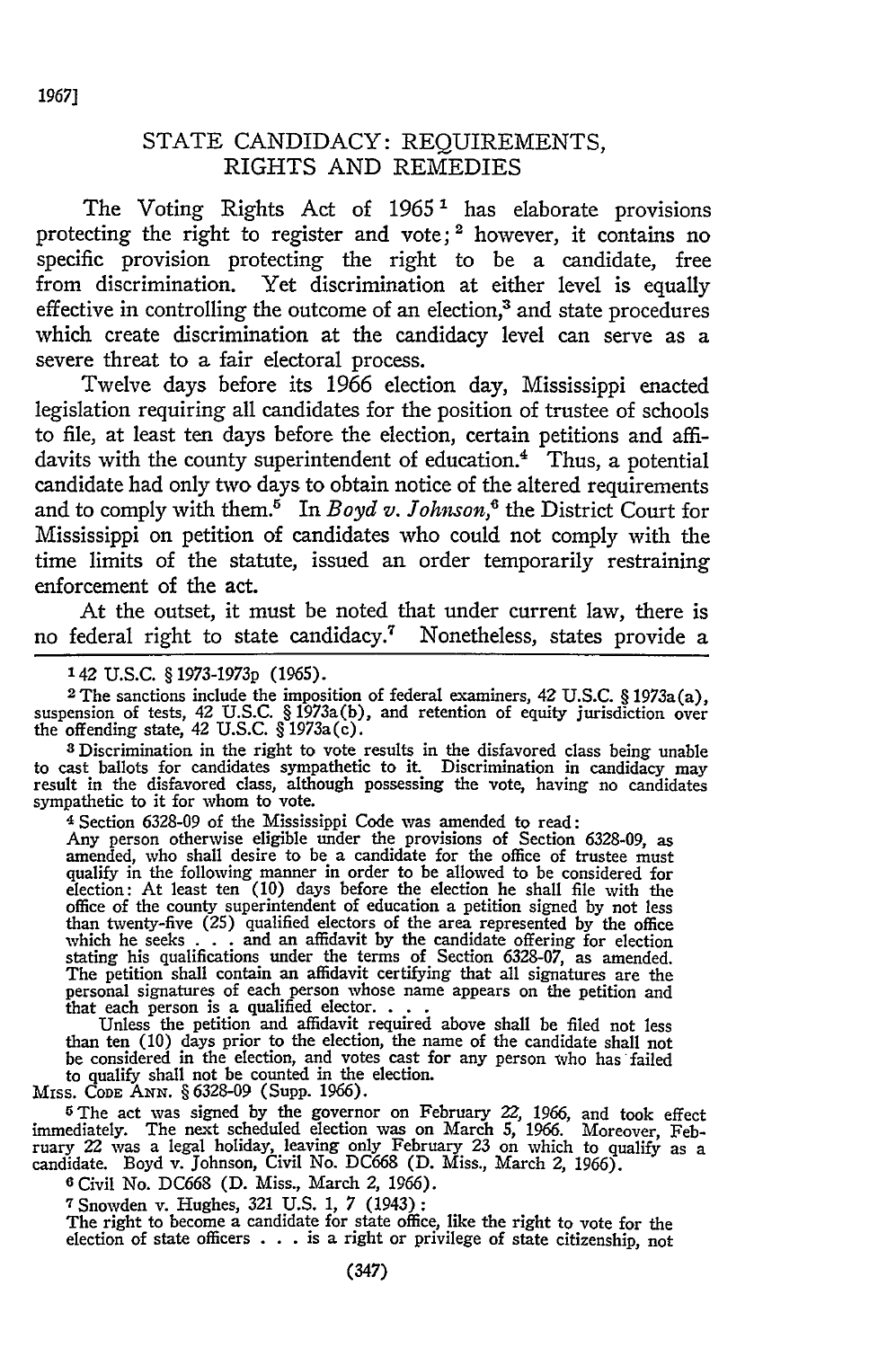privilege of becoming a candidate, and this privilege grows into a right when the state's candidate qualification procedures are met. For a state to deny a candidate the chance to ripen his privilege into a right **by** requiring him to fulfill conditions or comply with procedures that are unreasonable and arbitrary is violative of due process.<sup>8</sup>

Candidacy qualification statutes, in general, implement two valid state interests. The state may be concerned that candidates be substantively qualified <sup>9</sup> and that there be a sufficient minimum time for administrative determination of candidate qualification to insure that the election can take place on schedule.<sup>10</sup> Ordinarily the time of passage and the date of qualification are matters for the legislature's discretion. In some cases, however, the time available for candidate compliance resulting from the sudden passage of a new statute, such as the one in *Boyd,* will be so short as to cause hardship **by** minimizing the candidate's reasonable chances to comply." Once the candidate has established hardship, due process requires the state to provide justification for the statutory scheme. Because a fair electoral process

of national citizenship which alone is protected **by** the privileges and immunities clause.

It should be noted, however, that the increasing willingness of the court to protect<br>the electoral process, see, e.g., Baker v. Carr, 369 U.S. 186 (1962) may make Snow-<br>den's continued viability questionable. See note 17 i

8This reasoning recalls Griffin v. Illinois, 351 **U.S.** 12 (1954), where the Court held that, although a state was not required to provide for criminal appeals, once the process had been made available, it could not be deprived arbitrarily. *Griffin* involved an equal protection argument, which reasoned that to deny indigents a trial transcript because they could not afford to buy one classification. At its roots, the due process argument in a candidacy case involves aspects of equal protection, for if it is established that the statutory time period is "unreasonable," the candidates who do and who do not qualify must by definition be separated **by** an irrationally drawn line. *See also* text accompanying note 14 *infra.*

**9.Cf.** MacDougall v. Green, 335 **U.S.** 281, 283 (1948). "It is allowable State policy to require that candidates for statewide office should have support not limited<br>to a concentrated locality." Among the substantive requirements which might be<br>imposed by the state on candidates are residency within showing that the candidate has the backing of a minimal number of voters.

*10 Cf.* Griffin v. Illinois, 351 **U.S.** 12, 21 (1956) (concurring opinion of Mr. Justice Frankfurter).

Nor does the equal protection of the laws deny a state the right to make classifications in law when such classifications are rooted in reason. **. . .** The States have exercised this discriminating power. . . . . The different States and the same State from time to time have conditioned criminal appeals by fixing the time within which an appeal may be taken by delimiting the before the appellate tribunal, and so forth.

*Id.* at 21 (emphasis added).

**<sup>11</sup>**The determination of what is a reasonable time for compliance is factual. See Ring v. Marsh, 78 F. Supp. 914 (D.N.J. 1948) (twenty-two days is not arbitrary).<br>The time in which the candidate can act to comply is conditioned by when he receives or should have received notice of the statutory change. Furthermore, it is necessary to consider exactly what the candidate must *do* in the time remaining. Thus while collecting twenty-five signatures of qualified electors, with an affidavit as to validity<br>and an affidavit as to the candidate's personal qualifications, see note 4 supra, may<br>be an unattainable goal if required in two day burdensome, even with a one day time span.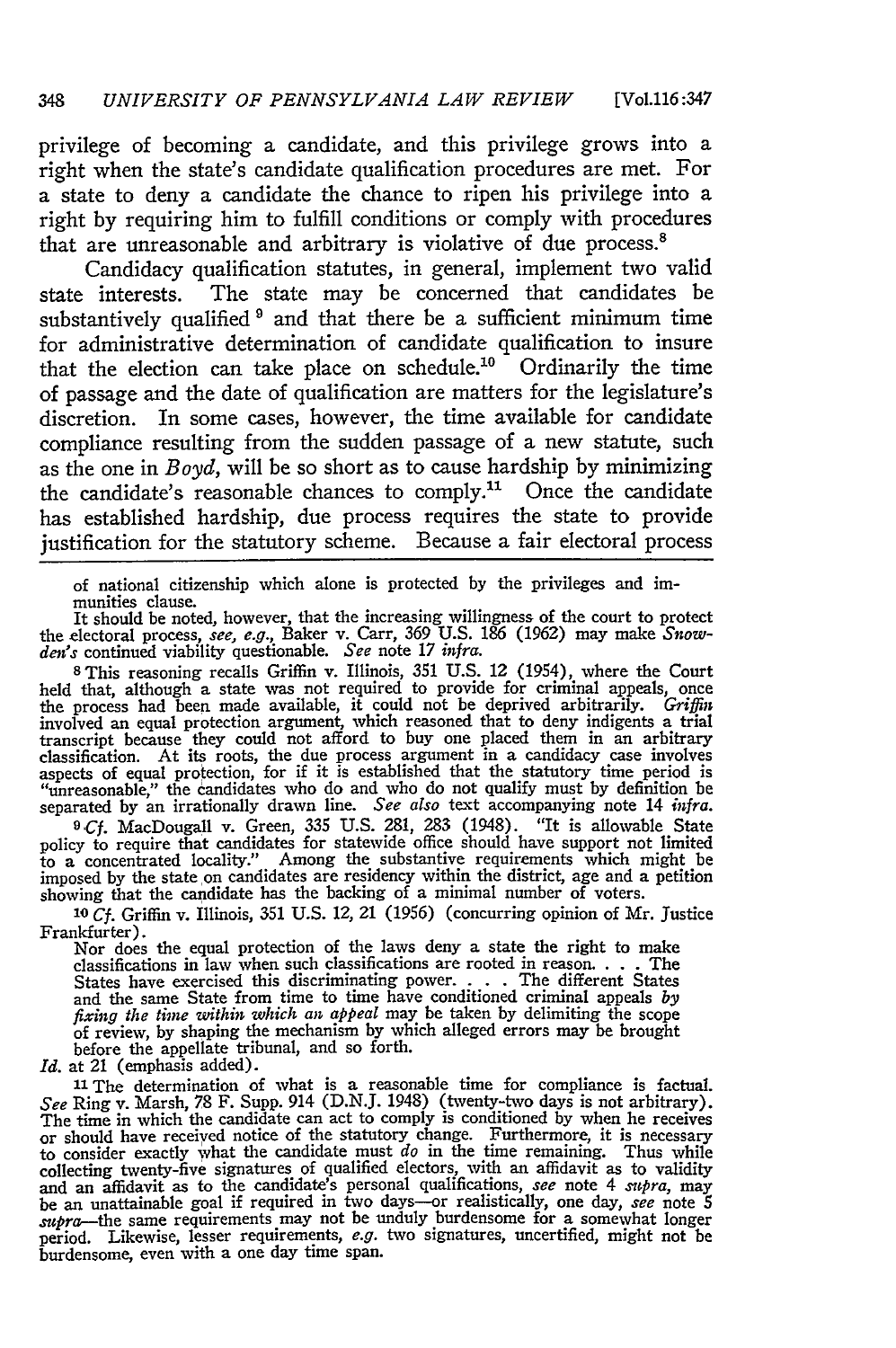is an indispensable basis for political rights, the state should be required to show that the time period chosen is a reasonably necessary prerequisite-not merely a rational one-for the fulfillment of the legislative goals.

Mere legislative preference for one rather than another means for combating substantive evils . . . may well prove an inadequate foundation on which to rest regulations which are aimed at or in their operation diminish effective exercise of rights so necessary to the maintenance of democratic institutions.<sup>12</sup>

As a practical matter, the due process determination in the candidacy case involves a balancing process. The court must weigh the state's need for the legislation against the threat to the plaintiff's candidacy. Because plaintiff's candidacy is an aspect of the overriding concern for fair electoral processes, his injury must be weighed more heavily than were he asserting merely an individual economic interest.<sup>13</sup> Moreover, lurking in the background is the possibility of a discriminatory purpose on the part of the legislature. If potential candidates who are favored by the legislature are secretly informed in advance of the impending change, the headstart, coupled with the short time period, may as a practical matter restrict qualification for candidacy to them. Similarly, because an election official can refuse to provide the statutory information, he alone is able to determine who may and who may not qualify, simply because the time period is so short.<sup>14</sup> Although it will be quite difficult, and perhaps impossible, to present sufficient evidence to sustain an equal protection claim, the *potential* for discrimination should be considered in the balancing process. As a result, evidence of a history of discrimination in the electoral process in the state, or even of entrenched one-party rule, the preservation of which could be a logical aim of the legislative action, is relevant.

Finally, of the two legitimate state interests in candidacy statutes, namely, substantive qualification and adequate time for the election process, only the latter is served by late passage of the statute.<sup>15</sup> The state ordinarily could be expected to have passed the new statute earlier, or postponed the election date, if it felt the new substantive qualifications sufficiently compelling. The remaining state interest, which is one of administrative convenience, is made necessary by the state's own actions. As an administrative justification, it accordingly should be given less deference than would be given to a substantive state interest.

<sup>12</sup> Thornhill v. Alabama, **310 U.S. 88, 95-96** (1940).

*<sup>13</sup> See* United States v. Carolene Products Co., 304 U.S. 144, 152 n.4 (1938).

*<sup>14</sup>Cf.* Louisiana v. United States, 380 U.S. 145 (1965); Niemotko v. Maryland, 340 U.S. 268 (1951).

**<sup>15</sup>**Although a time deadline often does serve as a substantive qualifier, since it eliminates frivolous candidates, this aim can be fulfilled adequately by a time limit which does not work hardship on those who seriously wish to qualify.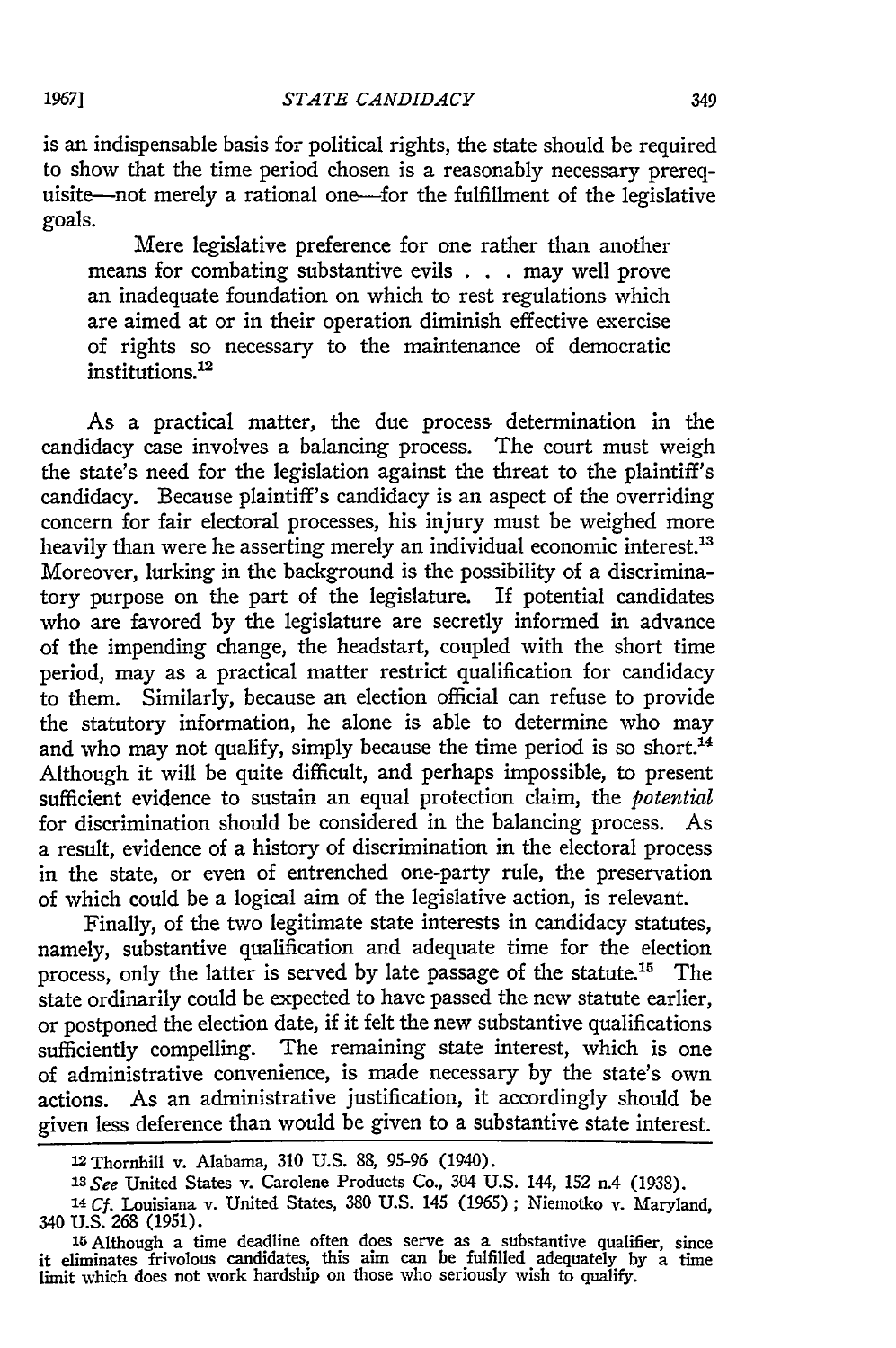Therefore, if the hardship which potential candidates will undergo is not to be held unreasonable, the state must be able to justify affirmatively its timing of the statutory change.

Once it is established that a constitutional violation has occurred, the problem becomes one of fashioning a remedy. The availability of federal equity power to enjoin or otherwise interfere with a state election is no longer an issue. *Baker v. Carr* <sup>16</sup> has removed any suspicion that the fourteenth amendment claim is non-justiciable,<sup>17</sup> and justiciability necessarily includes the power to grant equitable relief.<sup>18</sup> However, the threshold determination of justiciability does not determine whether a particular kind of equitable relief-or indeed any equitable relief-is appropriate.<sup>19</sup>

Determination of a constitutional violation in candidacy cases requires a fourteenth amendment balance, involving a weighing of the state's justification against the harm to the candidate resulting from the statutory scheme. Having found a due process violation, the court is sitting in equity to determine relief, and different interests must be weighed. Plaintiff's interest remains constant no matter what form of relief is chosen: he desires only to qualify as a candidate, and can demand only that he be put in status quo ante. The state's interest, however, now comprehends a variable factor: the degree of disruption of its election process.20 The Fifth Circuit has held that withholding injunctive relief in spite of an equal protection violation of election process is not justified a priori, stating that:

**<sup>18</sup>**Even after *Baker,* however, the notion of justiciability as the *power* to grant relief was still not fully accepted. In Wesberry v. Vandiver, 206 F. Supp. 276, 285-86 (N.D. Ga. 1962), *rev'd sub nom.,* Wesberry v. Sanders, 376 U.S. 1 (1964), the district court held that the question of the apportionment of the Georgia legislature<br>presented a justiciable issue, but nevertheless dismissed the case for "want of equity,"<br>asserting that the plaintiff must look to the there may be a justiciable question, the court must dismiss for want of equity: "When that Court as a whole recognized, as it does, that the discrimination in Georgia was 'egregious' and yet the Court is powerless to do anything about it, it is to us the old shibboleth of non-justiciability in a new cloak." *Id.* at 512. *See* Wesberry v. Sanders, 376 U.S. 1, 4 (1964); Wesberry v. Vandiver, 206 F. Supp. 276, 286-87<br>(N.D. Ga. 1962) (concurring and dissenting opinion).<br>19 See MacDougall v. Green, 335 U.S. 281, 285-86 (1948) (Rutledge, J., con-

curring).

**<sup>20</sup>***Compare* Hamer v. Campbell, **358** F.2d **215,** 222 n.20 (5th Cir.), *cert. denied,* **385** U.S. 851 (1966), *with* Mr. Justice Rutledge's concurrence in the pre-Baker case of MacDougall v. Green, **335** U.S. 281, 284 (1948).

**<sup>10369</sup>** U.S. 186 (1962).

 $17$  Baker, of course, decided the issue in the context of legislative reapportionment. The Court held that the question of the apportionment of a state legislature presented a claim justiciable in the federal courts; that is, there was a duty which could be judicially identified, a breach of which could be determined and protections for the right asserted could be judicially molded. 369 U.S. at 198. It also noted that, if discrimination were shown, the right to relief under the equal protection clause would not be diminished by the fact that the discriminatio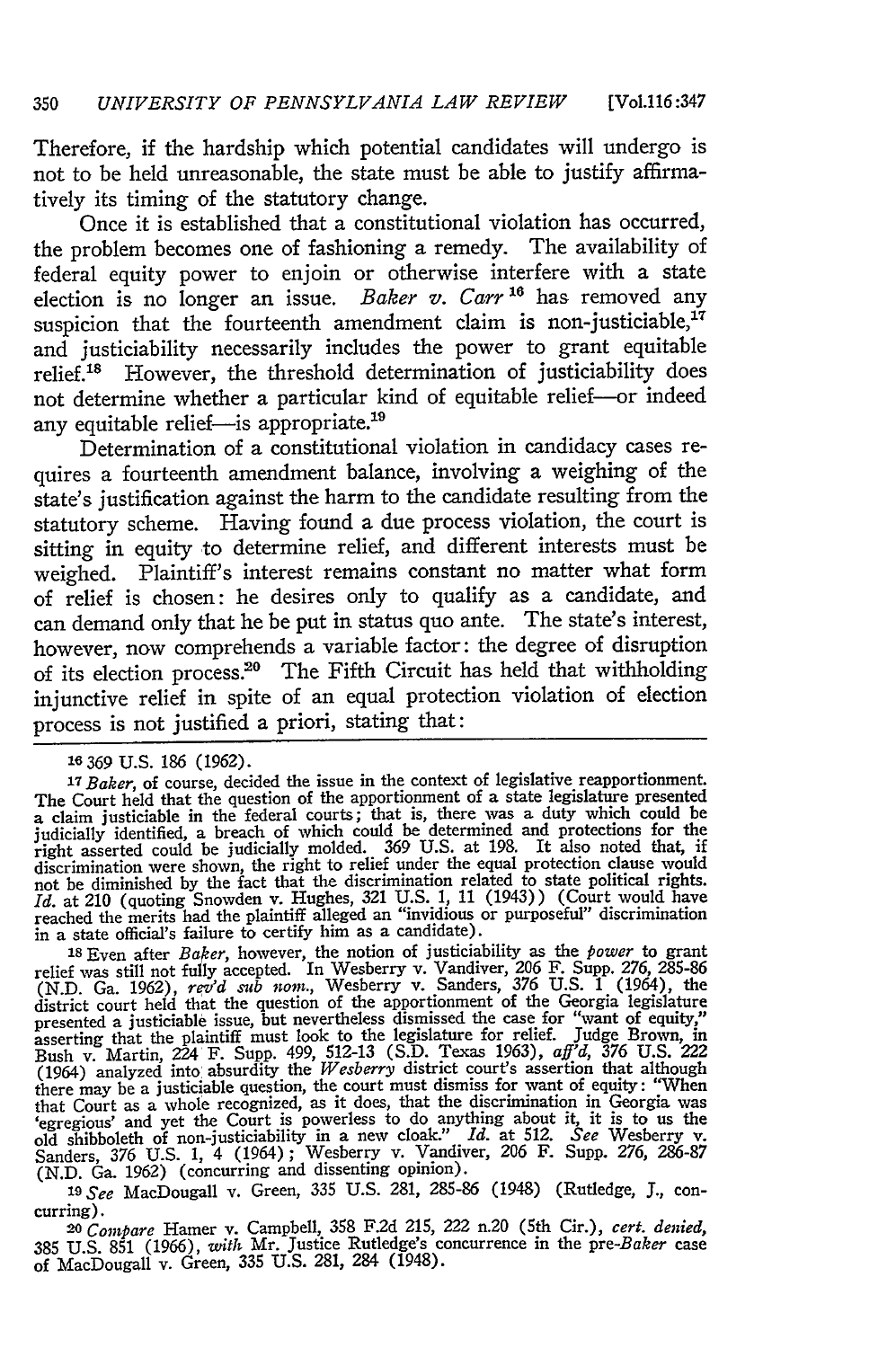To be sure, the Supreme Court in Reynolds v. Sims 21 **. . .** has held that in some cases it might be proper not to enjoin an election to be conducted pursuant to an unconstitutional plan. But appellees' reliance on these cases is misplaced. The shoe will not fit. First, the Court clearly warned that it "would be the *unusual* case in which a court would be justified in not taking appropriate action to insure that no further elections are conducted under the invalid plan. Second, the reapportionment cases deal with dilution of the vote. This case involves a deprivation. Third, in the reapportionment cases the Court is dealing with a legislative function. Staying judicial relief may give the State a chance to clean its own house and thus avoid a court-imposed, nonlegislative disruption of its election process. In effect, the substantive relief ordained by the court is to come from action by the legislature. Hence a court may properly withhold injunctive relief in order to allow the State to remedy dilution of the franchise. But the municipal bodies involved in these elections have no power to eradicate the deprivation of the franchise. Relief, if it is to be had, must perforce come from the Court or the voters must simply be told to wait four more years. That denial of this fundamental Right cannot be justified in the name of equity.<sup>22</sup>

Any duty of the court to grant relief, however, does not derogate from the court's responsibility to mitigate unnecessary disturbance of the state's election process. One potential source of disruption is the delay connected with the ordinary course of court procedure. The usual injunction suit alleging discriminatory interference with the election process, e.g., discrimination against the private voter under the Civil Rights Acts,<sup>23</sup> is heard and determined in the district court, with appeal to the circuit court,<sup>24</sup> and thence to the Supreme Court.<sup>25</sup> This is to be contrasted with the machinery triggered by a challenge to the belated candidacy statute. The latter is a request for an "injunction restraining the enforcement, operation or execution of [a] State statute." It is therefore governed by 28 U.S.C. § 2281, which requires a hearing before a three judge federal district court,<sup>26</sup> al-

**<sup>21377</sup> U.S. 533** (1964). **<sup>22</sup>**358 **F.2d** at 221-22. Note that the candidacy case also involves a "deprivation," not a "dilution." *See* note 3 *supra*.<br>
<sup>23</sup> 42 U.S.C. §§ 1971, 1973, 1981, 1983, 1985 (1965); 28 U.S.C. § 1343(3)-(4)

*<sup>(1964).</sup> See, e.g.,* Bell v. Southwell, 376 F.2d 659 (5th Cir. 1967) ; Hamer v. Campbell, 358 F.2d 215 (5th Cir.), *cert. denied,* 385 U.S. 851 (1966); McGill v. Ryals, 385 U.S. 19 (1966) (per curiam), dismissing appeal from 253  $\hat{F}$ . Supp. 374 (M.D. Ala. 1966) ("The appeal is dismissed for want of jurisdiction because the case was not appropriate for a three-judge court.")<br>appropriate fo

**<sup>228</sup>**U.S.C. § 1254 (1964). **26 Tobe** convened under 28 U.S.C. § 284 (1964),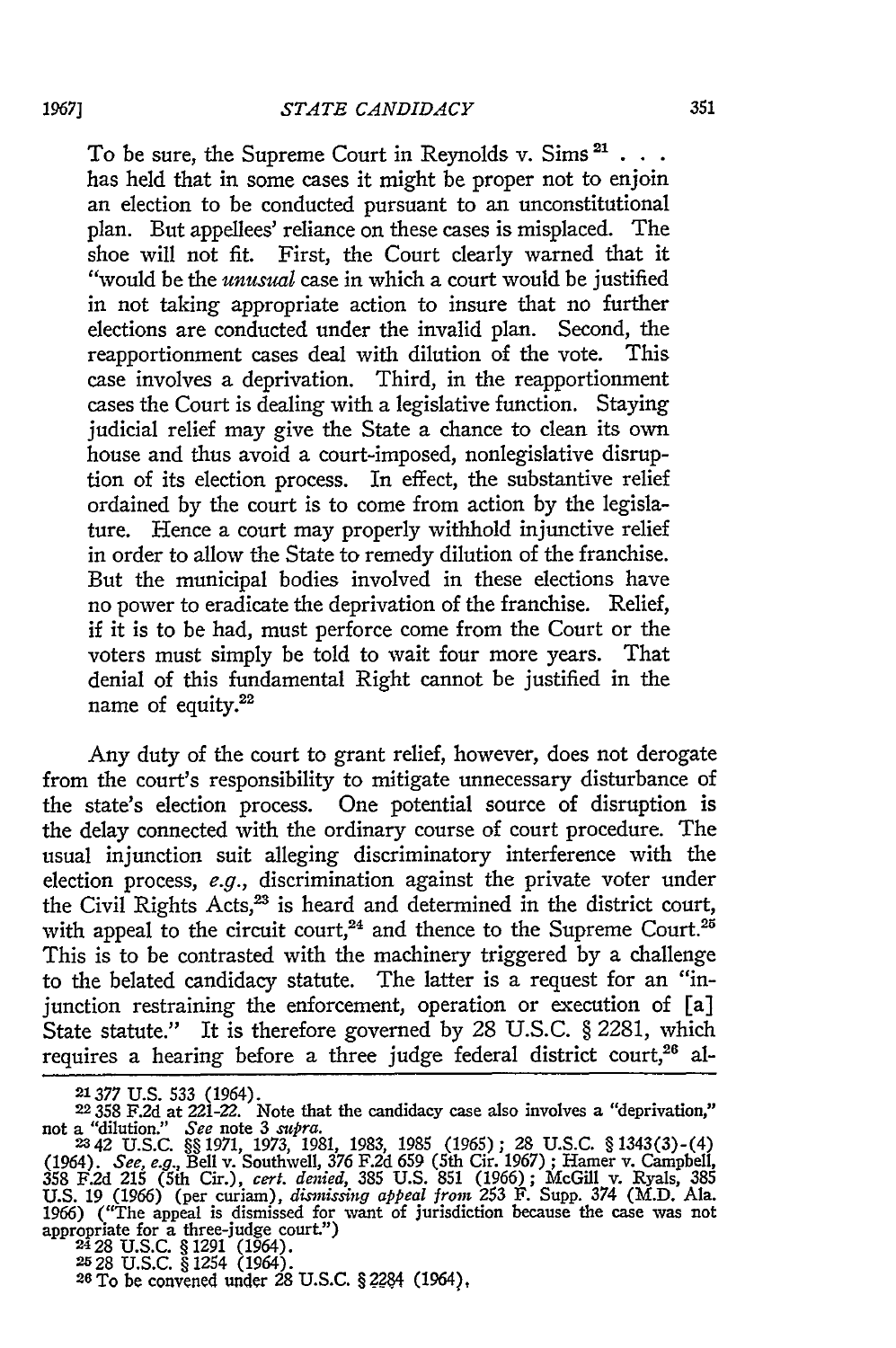though a temporary restraining order may be granted by a district judge to prevent irreparable damage.<sup>27</sup> After five days' notice to the state,28 the request for injunction must be heard by the three judge court at the earliest practicable **time.29** Thus, the extant accelerated hearing procedure, by-passing the ordinary docket delay,<sup>30</sup> as well as eliminating the intermediate appeal to the Court of Appeals, minimizes at the outset the electoral disruption caused by delay in the judicial process.<sup>31</sup>

Remedies in this area fit into two broad categories: a request that the court interfere with an election soon to be held under the unconstitutional statute, and a suit to order invalidation of an election which has already taken place. The plaintiff who does not file until after election day may be vulnerable to a defense of laches. If an election is invalidated, the state will be subject to the greatest disruption which judicial intervention can work. With reasonable diligence in applying to the court before the election date, plaintiff could have minimized the chances that the only relief adequate to undo the fourteenth amendment violation would be overturning the election. In the only case factually in point, the court refused to vacate an admittedly defective election, implying a requirement that a plaintiff apply for relief before election day.<sup>32</sup>

**27** In any such case in which an application for an interlocutory injunction is made, the district judge to whom the application is made may, at any time, grant a temporary restraining order to prevent irreparable damage. The order, unless previously revoked by the district judge, shall remain in force<br>only until the hearing and determination by the full court. It shall contain a<br>specific finding, based upon evidence submitted to such judge and is not granted. 28 U.S.C. §2284(3) (1964).

**28** If the action involves the enforcement, operation or execution of State statutes or State administrative orders, at least five days' notice of the hearing shall be given to the governor and attorney general of the State.

28 U.S.C. §2284(2) (1964).<br><sup>29</sup> In any such case the application shall be given precedence and assigned<br>for a hearing at the earliest practicable day. Two judges must concur in granting the application. <sup>28</sup>**U.S.C.** §2284(4) (1964).

<sup>30</sup> In the suit not governed by 28 U.S.C. § 2281 (1964), an expedited appeal seems to be available, outside of statutory mandate, in the discretion of the court of appeals. *See* Hamer v. Campbell, 358 F2d 215, 222 (5th Cir.), *cert. denied,* 385 U.S. 851 (1966).

**81** Note, however, that there is no accelerated appeals procedure from the threejudge district court to the Supreme Court. *Compare* 28 U.S.C. § 1253 (1964) *with* 28 U.S.C. § 2102 (1964), giving priority on the docket to appeals from state criminal proceedings and suits in which the United States is a party. Nevertheless, if the court determines that the case is one of public importance, it would seem within its discretion to grant it priority. Cf. Ray v. Blair, 343 Shub v. Simpson, 340 U.S. 861 (1950).

<sup>32</sup>McGill v. Ryals, 253 F. Supp. 374 (M.D. Ala.), *appeal dismissed,* 385 U.S. 19 (1966) (per curiam) in which "elections which occurred, in some instances, nearly six years ago," *id.* at 377, were challenged on grounds of voter registration discrimination. The court's statement of the laches rule was that the community's "substantial interest in stable elections and the prompt determination of their validity," *id.* at 376, should prevent relief when the delay in contesting the election is attributable solely to the plaintiff. "Had resort been made to the courts at these earlier dates, the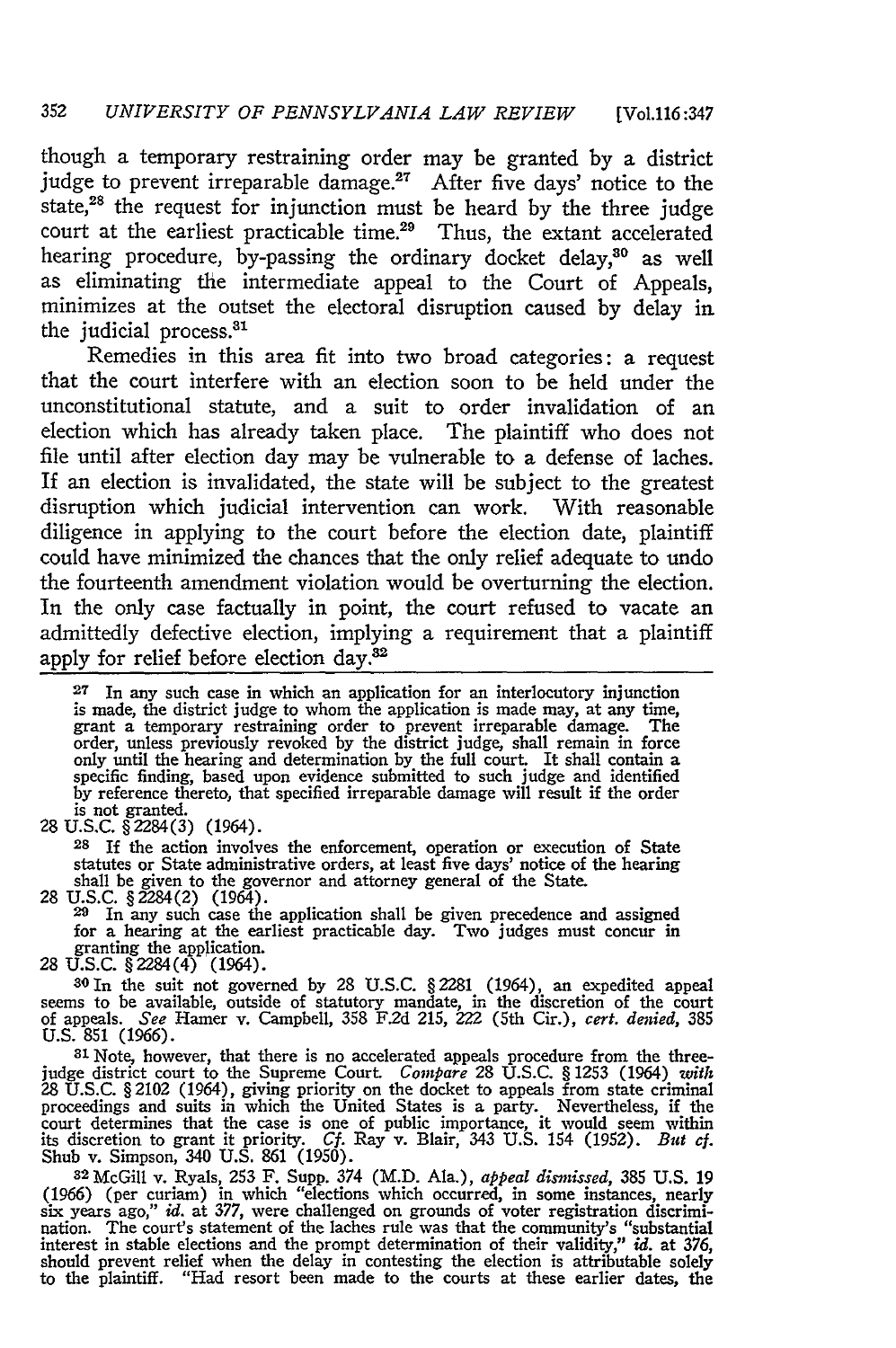Although some dislocation is inevitable, the state should be protected from meretricious suits, and preconditions to plaintiff's suit other than timeliness are justified if they do not undercut the effectiveness of the challenge. Plaintiff should be required to show that he could have complied with the old candidacy requirements (of which he had ample notice)<sup>33</sup> and with the new legislative dictate (but for the tardiness in passing the statute). The requirement of individual compliance makes a class action inappropriate because candidates will not be similarly situated.<sup>34</sup> Relief which can be fashioned so as to apply to, e.g., only one office or one county, would apply where no injury has been shown, and the attractiveness and utility of harassment suits would be minimized.<sup>35</sup>

Besides pre-screening the plaintiffs and defining permissible suits, proper deference by the federal court to the state's interest extends to choice of remedies for the unconstitutionally timed statute. There are two general kinds of pre-election relief. The first is an order directing that the election be held as scheduled, with the candidate being allowed to qualify under the requirements that had served in the past. The new statute would only be held inoperative for one election, since in succeeding years there would be ample warning of the change. This is a variation of the "freezing" technique developed in voter registration cases in the Fifth Circuit.<sup>36</sup>

Alternatively, there is the order postponing the qualifying date so that the applicant has sufficient time to qualify under the newand substantively proper-candidacy requirements. In some situations, this remedy may require the state to delay the election in order to have adequate time to prepare after the qualifying date.

In deciding between the two remedies, two state concerns should be considered. The candidate for public office should be substantively qualified, and the election process should not be disrupted through delay. Each of the remedies furthers one of the interests, but only at

**33** The proof required to show that the candidate "could have complied" is a problem which is beyond the scope of this Comment.

*<sup>34</sup> See* **FED.** R. Civ. P. 23(a)(2), (a)(3).

35 These objections, of course, do not apply to consolidations of individual suits. **36See** United States v. Ward, 349 F.2d 795 (5th Cir. 1965); United States v. Lynd, 349 F.2d **785** (5th Cir. 1965) ; United States v. Duke, 332 F.2d 759 (5th Cir. 1964) **;** Note, *Freezing Voter Qualifications to Aid Negro Registration,* **63 MIcH.** L. REV. 932 (1965); cf. United States v. Dogan, 314 F.2d 767 (5th Cir. 1953) (payment<br>of overdue poll taxes *nunc pro tunc* to remedy discrimination); United States v.<br>Alabama, 192 F. Supp. 677 (M.D. Ala. 1961), aff'd, 304 F. *Alabama* rule),

wrongs complained of could not have accumulated to the extent that they have." *Id.* In its long list of reasons for denying relief, the court does not clearly indicate the weight carried by plaintiff's delay. See 52 Iowa L. REV. 564, 569 (1966). However, the Fifth Circuit seems to have approved of the laches rule in distinguishing *McGill* from a case in which it was chronologically impossi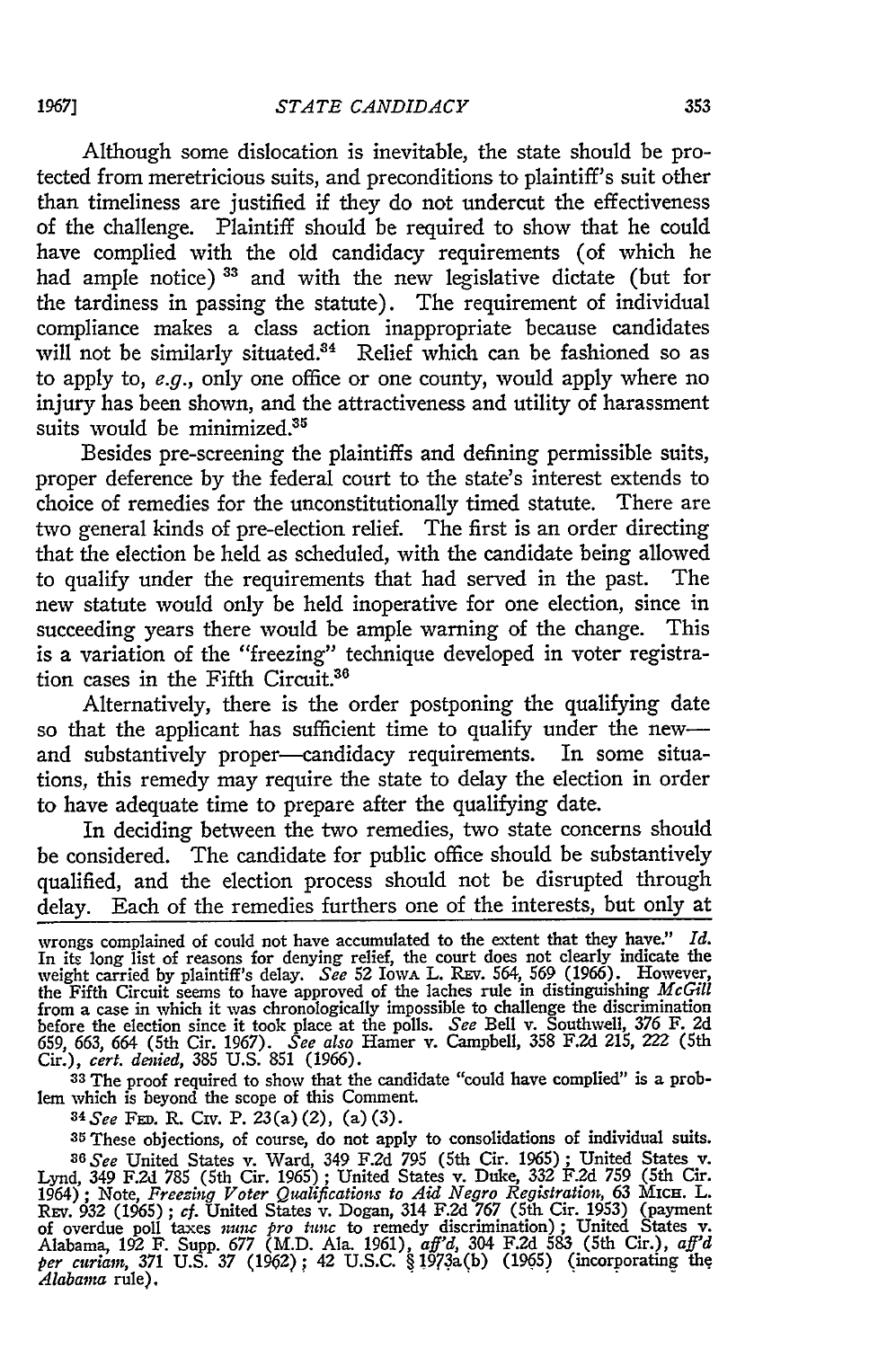## 354 *UNIVERSITY OF PENNSYLVANIA LAW REVIEW* [Vol.l16:347

the expense of the other. It will be recalled that the interest of the plaintiff-candidate is irrelevant in determining which mode of relief to grant. He has no vested interest in any particular set of statutory terms, so long as the requirements that are in force are fair in themselves and are imposed with a reasonable time in which to comply. Ideally, then, the state, by its attorney-general, should be permitted to take its choice between substantive modification of the requirements or delay in the process. When the claim is determined by the three-judge court before substantial interruption of the electoral sequence, the state's attorney is able to exercise his judgment.

Determining relief by reference to pre-election and post-election equities, however, may frequently be realistically impossible. Precipitous changes in statutory candidacy requirements are only burdensome when close to the qualifying date, $37$  which is usually just before the election. Thus, the court procedure, from application for the temporary restraining order to final disposition by the three-judge court, is likely to straddle the election date, timely application by plaintiff notwithstanding. The choice between the freeze or judicial postponement of the qualifying date will have to be made at the hearing on the restraining order (assuming the injunction is to issue at all), in order for either of the remedies to work; once the election has taken place, the only effective relief is a drastic order overturning the election. The choice between remedies, ideally left with the state attorneygeneral, will of necessity be determined by the district judge at an *ex parte* hearing. That judge's choice being non-reviewable by the three-judge court (it having been hypothesized that the election has already taken place), and there being no state delegate to elect between alternatives in which plaintiff has no proper interest, the judge must make an *a priori* choice between the state's interest in the substantive qualifications and timely election procedure.

The problem of choosing between delaying the qualifying date and freezing the qualification requirements is dwarfed by the decision of whether to issue the temporary restraining order at all. That will determine plaintiff's participation *vel non* in the intervening election, while decision on the merits of the constitutional claim will await the three-judge court. If the district judge denies relief to the candidate who later prevails under the fourteenth amendment, the threejudge court is left with the alternatives of overturning the election, or denying relief for the constitutional violation on grounds that the relief is too disruptive. If the latter were to occur, then the district judge himself has effectively exercised the power-without ever having reached the merits-to foreclose all constitutional redress in an *ex parte* hearing.

Two decisions in the Fifth Circuit on voter discrimination, however, suggest that, absent plaintiff laches, the drastic solution of in-

**<sup>8</sup> <sup>7</sup> Or** alternatively, if **the** qualifying date itself is changed without notice.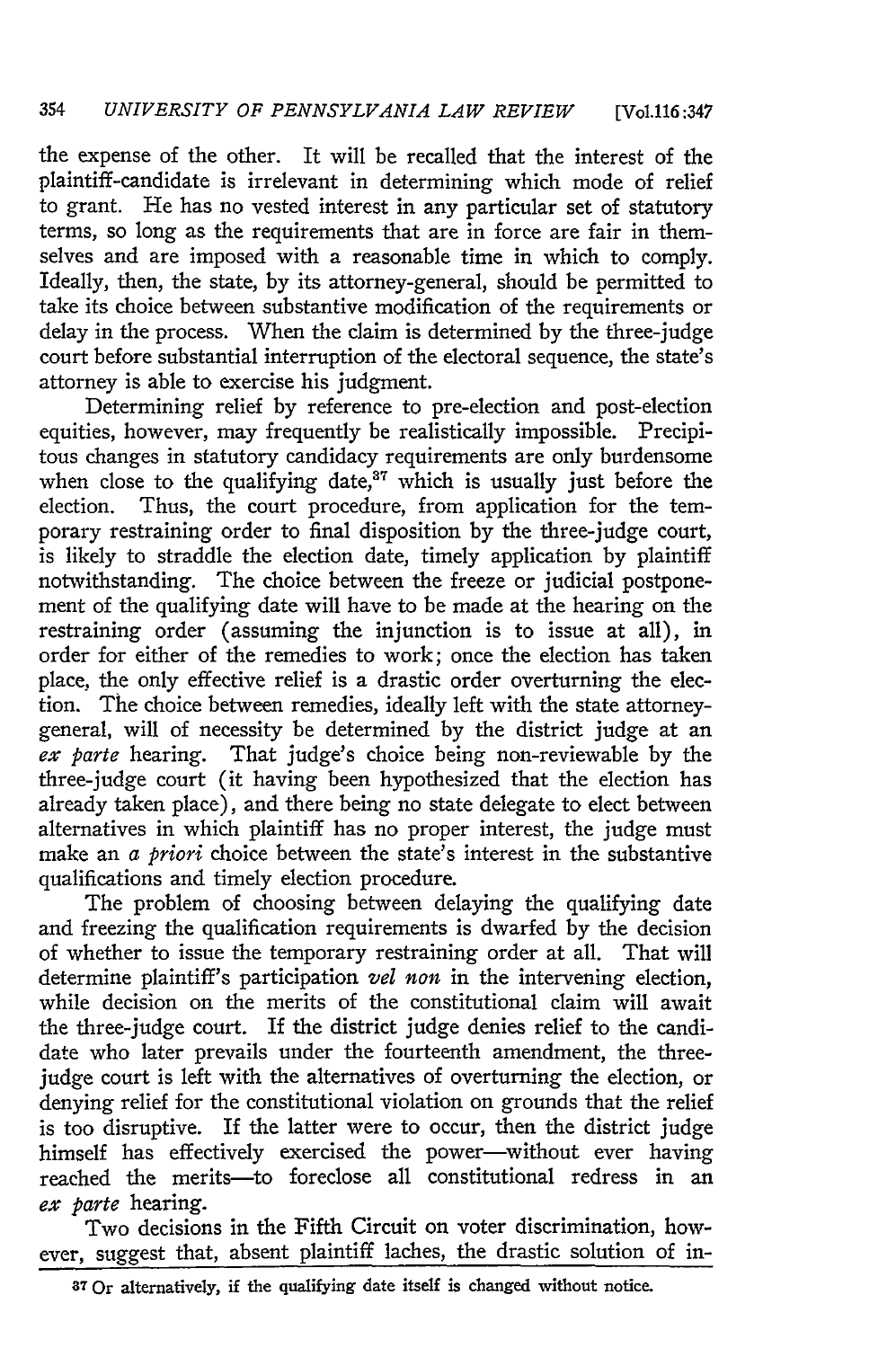validating the election is proper. In *Hamer v. Campbell*,<sup>38</sup> the court of appeals set aside a local election because of discrimination in voter registration,<sup>39</sup> although the trial court refused to enjoin the election which thus erroneously took place under the district court's sanction.<sup>40</sup> The precedent is somewhat weakened, however, by the fact that the state opposed an expedited appeal which could have been heard prior to the election. In so doing, it conceded that when the appeal was heard, the plaintiff, if successful, would be entitled to all relief which otherwise would have been granted.<sup>41</sup> In *Bell v. Southwell*,<sup>42</sup> the discrimination took place at the polls on election day, so that both district and appellate court rulings followed the election. The Fifth Circuit held that *Hamer* was precedent for overturning the election, without mentioning the state's stipulation there. In combination, then, *Hamer* and *Bell* suggest that invocation of the remedy of invalidation depends on the unavailability of preventive relief. And in the present context, unavailability is equivalent to denial of the restraining order.<sup>43</sup>

Problems also will arise when a candidate, who later loses his constitutional claim on the merits, has been qualified for the election which has taken place in the interim. It can be argued that if the candidate loses the election, he may be mathematically immaterial to the outcome, so that the state's case is mooted.<sup>44</sup> If plaintiff has attracted a vote sufficient to alter the outcome when added to another's tally, or indeed

**39** Qualification as an elector was also a precondition to qualification as a candidate. *Id.* at 218. However, the only plaintiff-candidate had qualified as an elector and was therefore held incapable of maintaining suit, *id.* at 219, and the action is properly called a registration case.<br><sup>40</sup> As the case did not involve restraint of a state statute on the ground of un-

constitutionality, the decisions that straddled the election were those of the district and appellate courts, rather than those of the restraining order judge and the threejudge trial court. The fact that the system is accustomed to reversing lower courts for errors of law may at first make *"Hanzer* an easier case for upsetting an election than the last-minute candidacy statute situation; in the latter, the pre-election hearing is on the issuance *vel non* of a temporary restraining order, which theoretically is<br>totally discretionary. When a request for the order is denied, the posture of the case<br>is not whether the election should have been enjo

However, the restraining order is really no more than an available device for avoiding unnecessary injury. It is not the disposition of the case, but a discretionary measure for insuring that victory in the case not be pyr in the interim. Thus, a decision by the district judge that the order should not be granted, viewed from the post-election point of view, puts the plaintiff in the same<br>position as if the remedy of an interim restraining order had never been available<br>—and *only* post-election relief is obtainable. When t in this light, the case becomes indistinguishable from Bell v. Southworth, *376* F.2d 659 (5th Cir. 1967), where, since violations occurred at the polls, the election had to be overturned or the plaintiffs would have been left with no remedy at any point in time.

.....<br><sup>41</sup> 358 F.2d at 222.

42376 F.2d 659 (5th Cir. 1967). *<sup>4</sup> 3 See* note 40 *supra.*

**<sup>44</sup>**If another candidate has received a statutory majority of the votes, then the votes cast for the plaintiff-candidate are immaterial to the outcome. No matter for what other candidate those votes might have been cast, the result of the election would be the same.

**<sup>38 358</sup>** F.2d 215 (5th Cir.), *cert. denied,* **385 U.S.** 851 (1966).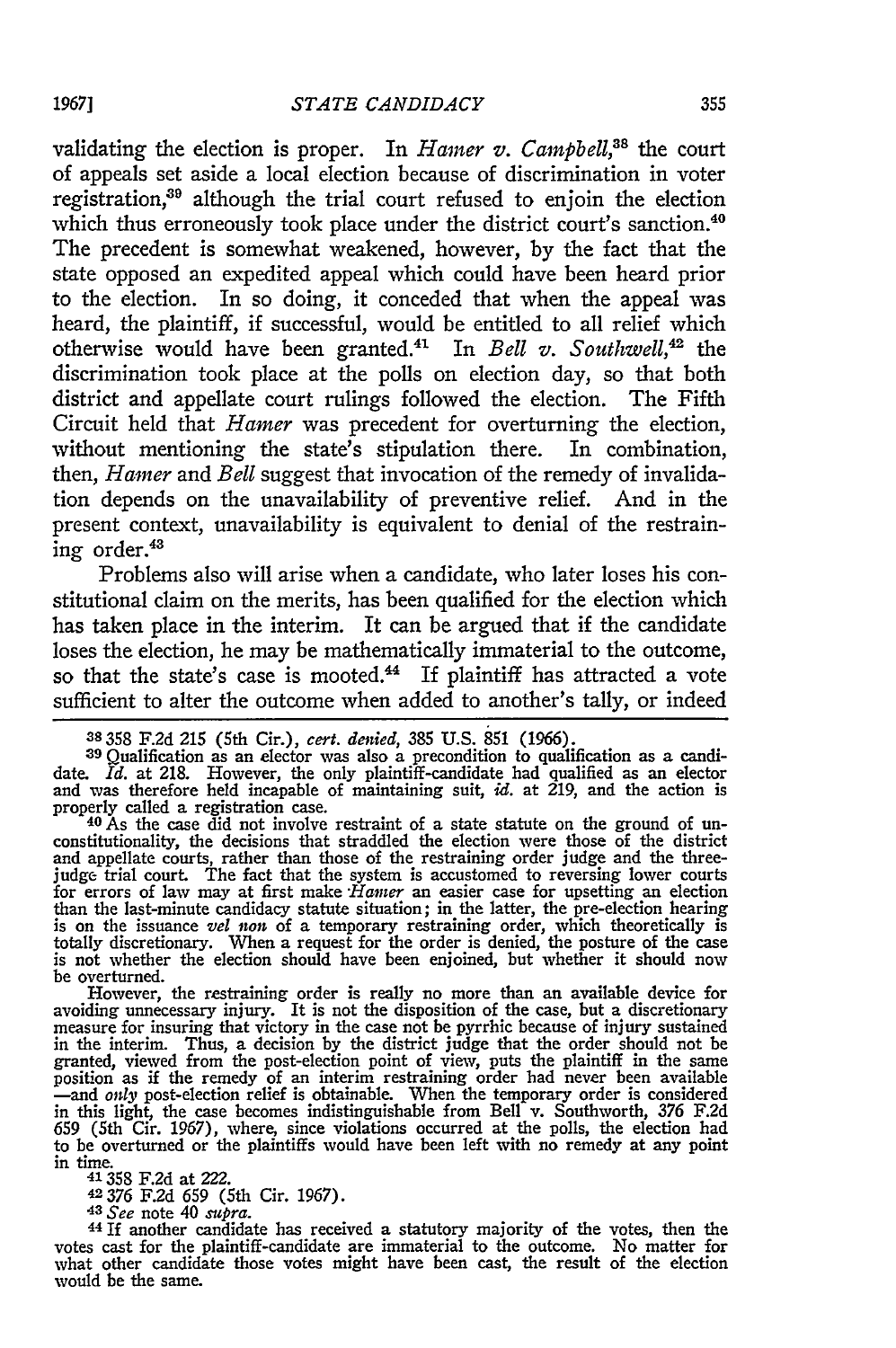has won the election himself, state procedures exist for dealing with a candidate who is found to be disqualified after election day. Nonetheless, some unfairness to the state and the other candidates may result.<sup>45</sup>

Perhaps, the best solution of the straddle conundrum is the most simple. It will be remembered that one of the two forms of pre-election relief was postponement of the candidacy qualification date. If, instead, the election itself were postponed until the three-judge court determination, the straddle effect would be totally avoided.<sup>46</sup> The function of the district judge would be merely to restrain the election temporarily, and a rule could be established that whenever plaintiff's *ex parte* claim was colorable, the order should be granted.

The unreducible danger, of course, is the potential for harassment in postponing state elections at plaintiff's whim. Moreover, if the local election is tied in with a statewide or national election, postponement of the election may prove totally impracticable.<sup>47</sup>

 $45$  Although state legislatures have made provision for contesting elections when the qualifications of *winning* candidates are challenged, no such provision has been made to allow contests when the qualifications of *losing* candidates are questioned, suggesting a legislative judgment that the evils of disruption are more severe than<br>the benefits of a one-hundred per cent certified victor. *See, e.g.*, ALA. Cope tit. 17,<br>§§ 231-35 (1959); *cf.* LA. Rev. Star. ANN. § 18-§ 3287 (1957). **46Cf.** Hamer v. Campbell, 358 F.2d 215 (5th Cir.), *cert. denied,* 385 U.S. 851

(1966), where the court held that the *district court,* after its hearing on the merits, should have enjoined the municipal election, under a complaint which

sought a judgment: (1) delaying the municipal elections and fixing new dates therefor, (2) fixing a new cutoff date for voter registration for the delayed elections, (3) fixing a new cutoff date for qualification of candi 1963 and 1964 poll taxes. *Id.* at 218. The Court noted that:

Although it would have been possible merely to fix new cutoff dates for registration, qualification of candidates, and payment of poll taxes prior to the elections as *originally* scheduled, the District Court had ample ba presumably believing that the short time between the filing of this suit and the scheduled primaries made this impractical. The Court undoubtedly as- sumed that for the other relief sought (2-4) to be effective, it would be

imperative that the elections be postponed.<br> *Id.* at 218 n.6. Although the only plaintiff-candidate was held to have no standing,<br> *see* note 39 *supra*, the holding seems to contemplate postponement of election date as<br>

281, 286-87 (1948) (concurring opinion) **:** We are on the eve of the national election. But twelve days remain.

The ballots, as certified by the state officials, are in [the] process of printing<br>and distribution. Absentee ballots have been distributed. Illinois is one of<br>the more populous states. Millions of ballots will be required the state but in Cook County alone. . **.** . The task would be gigantic. Even with the mobilization of every possible resource, it is gravely doubtful that it could be accomplished. The risk would be very large that it could not be done. Even if it could for all except absentee voters, they would be dis-franchised. Issuance of the injunction sought would invalidate the ballots already prepared, including the absentee ballots and those now in course of preparation.

The sum of these considerations . . . forces me to conclude that the relief sought could be had at this late stage in the electoral process only at<br>the gravest risk of disrupting that process completely in Illinois or of dis-<br>franchising Illinois voters in perhaps much greater numbers than interests appellants represent.